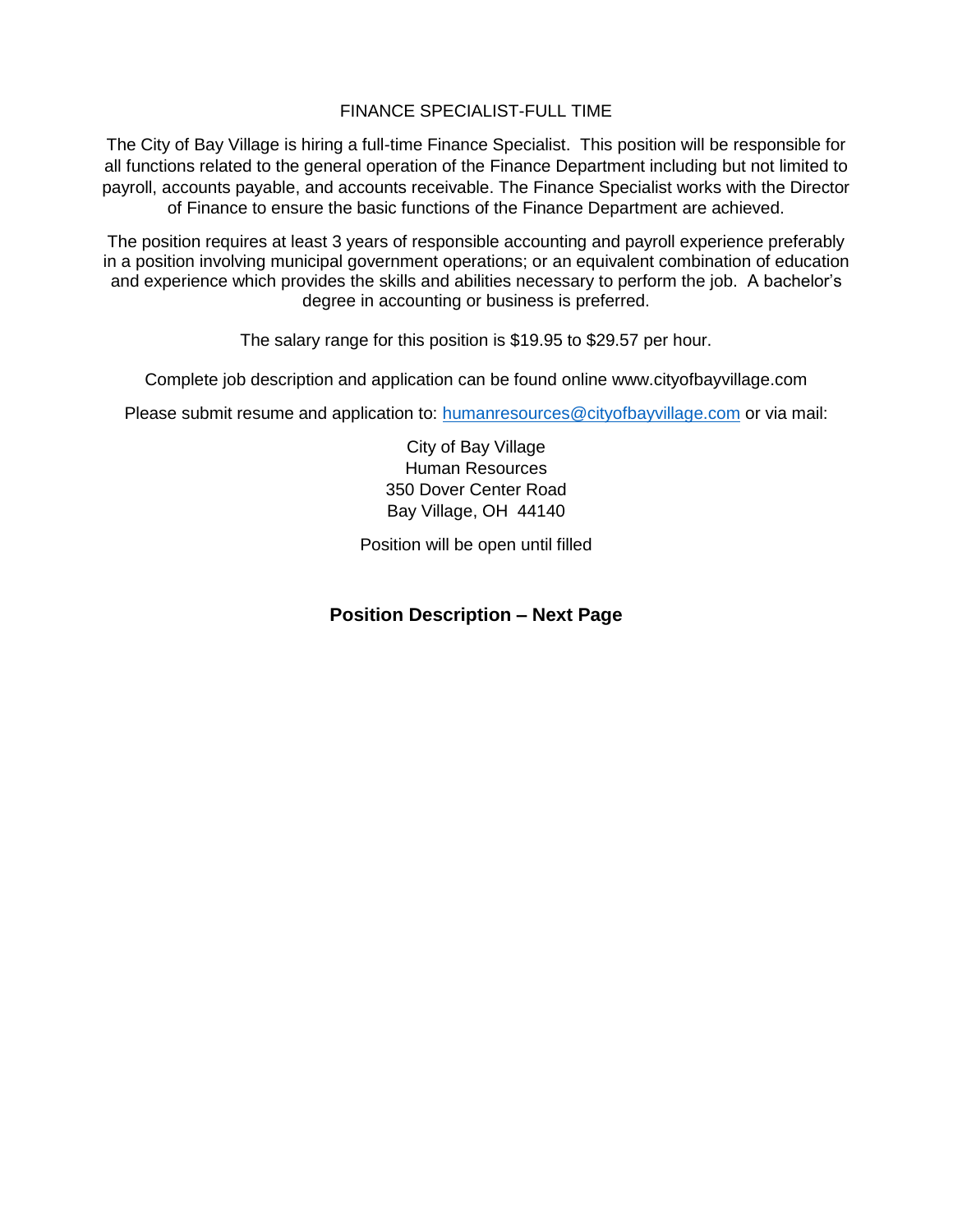# **CITY OF BAY VILLAGE POSITION DESCRIPTION Finance Specialist**

| Title:                  | <b>Finance Specialist</b> |
|-------------------------|---------------------------|
| Department:             | <b>Finance Department</b> |
| Reports to:             | <b>Finance Director</b>   |
| Status of Position:     | Full-time                 |
| <b>Bargaining Unit:</b> | Non-Bargaining            |

### **SUMMARY OF MAJOR DUTIES**

Working under the general direction of the Director of Finance, the Finance Specialist is responsible for all functions related to the general operation of the Finance Department including but not limited to payroll, accounts payable, and accounts receivable. The Finance Specialist works with the Director of Finance to ensure the basic functions of the Finance Department are achieved.

## **SUMMARY OF REQUIRED QUALIFICATIONS**

The position requires at least 3 years of responsible accounting and payroll experience preferably in a position involving municipal government operations; or an equivalent combination of education and experience which provides the skills and abilities necessary to perform the job. A bachelor's degree in accounting or business is preferred

## **SUMMARY OF EQUIPMENT USED**

The Finance Specialist uses standard office equipment including but not limited to the City's telephone system, computers, copier, and fax machines.

### **SUMMARY OF WORK ENVIRONMENT**

The work is performed in a typical office environment where the employee is not generally exposed to adverse environmental conditions.

## **MAJOR DUTIES AND TASKS**

**Duty Percentage of Time Spent on Duty**

#### *Accounts Payable: 25-30%*

\*Responsible for all accounts payable functions for the City.

\*Purchase Order entry and preparation and invoice payments from purchase orders.

\*Process reports and check run. Prepare and authorize wire transfer payments

\*Set up and maintain vendor files. Collect and maintain W-9's for vendors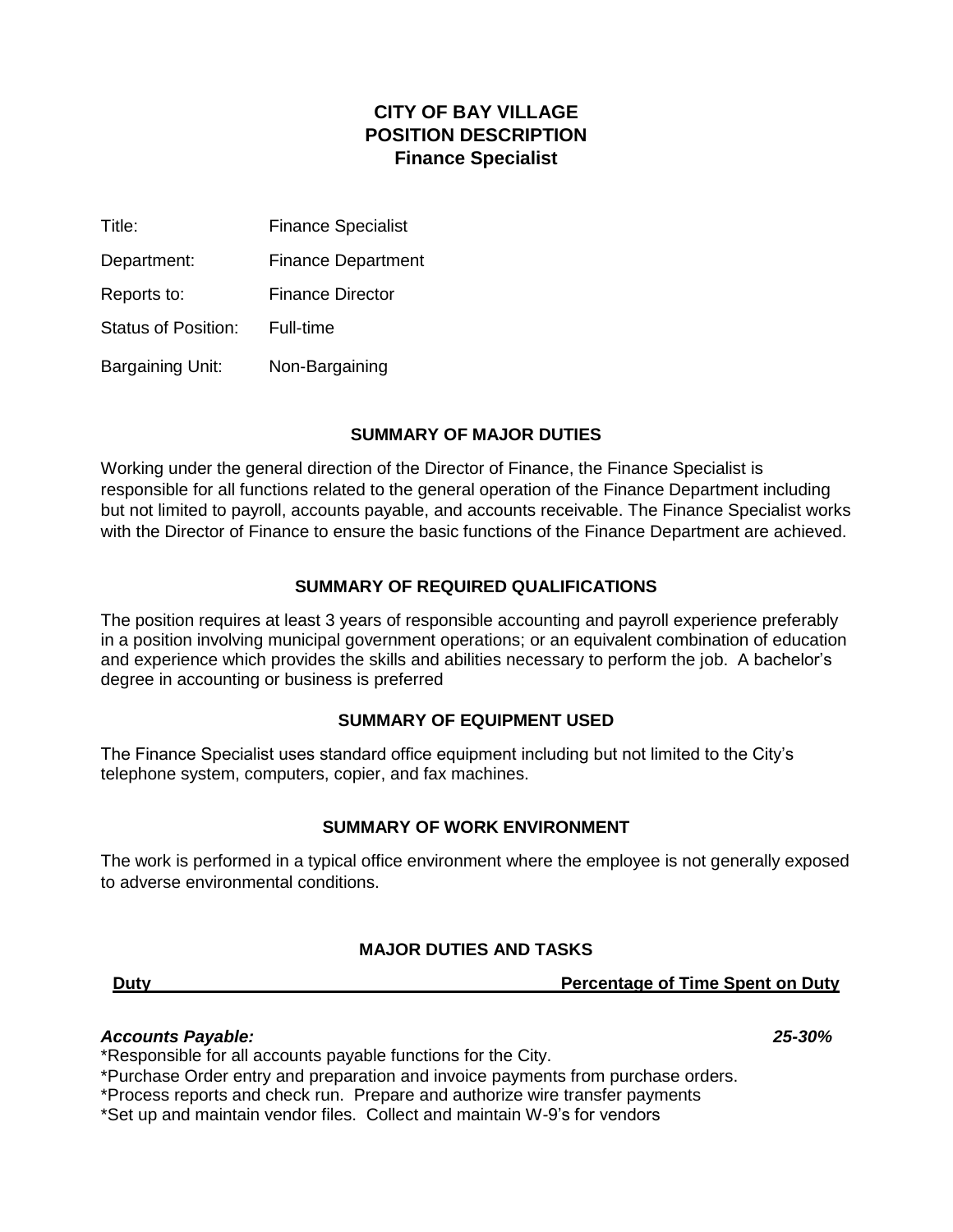\*Prepare for month end reporting by maintaining, tracking and closing purchase orders \*Manage the city's tax exempt status, supply vendors with the city's tax exempt information and forms

\*Process 1099s at year end

#### *Accounts Receivable 25-30%*

\*Reconcile credit card statement, ensure proper documentation for all expenditures.

\*Maintain and reconcile deposits, payments and refunds for the rental of city owned facilities

\*Prepare and process year end reporting

\*Process daily deposits for submission to bank

\*Process deposits directly submitted by various agencies

\*Monthly reconciliation of deposits to bank statements

*Payroll: 30-35%* \*Responsible for the accurate and timely biweekly payroll processing for all employees \*Ensures proper calculations and processes the City's pension contributions

\*Responsible for unemployment compensation reporting and payments; maintains records

\*Pension plan reporting, maintenance and setup for employee deductions and employer

contributions. Processing and filing of monthly pension reports. Acts as the City's liaison with the pension funds

\*Process voluntary and mandated employee deductions and ensures payments to proper agencies \*Process garnishments and ensure proper payment to authorizing agency

\*Assists the Human Resources Manager in the administration of Family Medical Leave to

qualifying employees, including the maintenance and tracking of all related records and documents \*Assists the Human Resources Manager in the monitoring and reporting of Worker's

Compensation claims and generating and tracking reports, including the management of all related records and documents

\*Maintains confidential employee information and updates as needed

\*Process year end payroll including generating W-2's for all city employees

\*Works with retiring employees at the end of their employment to calculate final payout

\*Inputs new employees into the system and completes set up of direct deposit

\*Responsible for monthly, quarterly and annual reporting including all government mandated reporting

\*Receives and responds to payroll related inquiries from employees and department heads; communicates problems/issues to Finance Director

\*Assists Human Resources Manager in the maintenance of an organized and secure personnel filing system

\*Assists in the review, development and implementation of personnel and payroll related policies and procedures

\*Calculates and inputs all annual salary increases

\*Processes reports as needed

## *General Finance Functions: 15-25%*

\*Assist in compiling information for year-end statement preparation

\*Work with auditors as needed for audit

\*Assist Director of Finance in month end reconciliations

\*Work with Taxpayers on questions concerning local income tax

\*Serves as the point of contact between the departments and the contractor for all IT related matters

\*Maintains the City's fixed assets listing

\*Ensures daily backup of computer network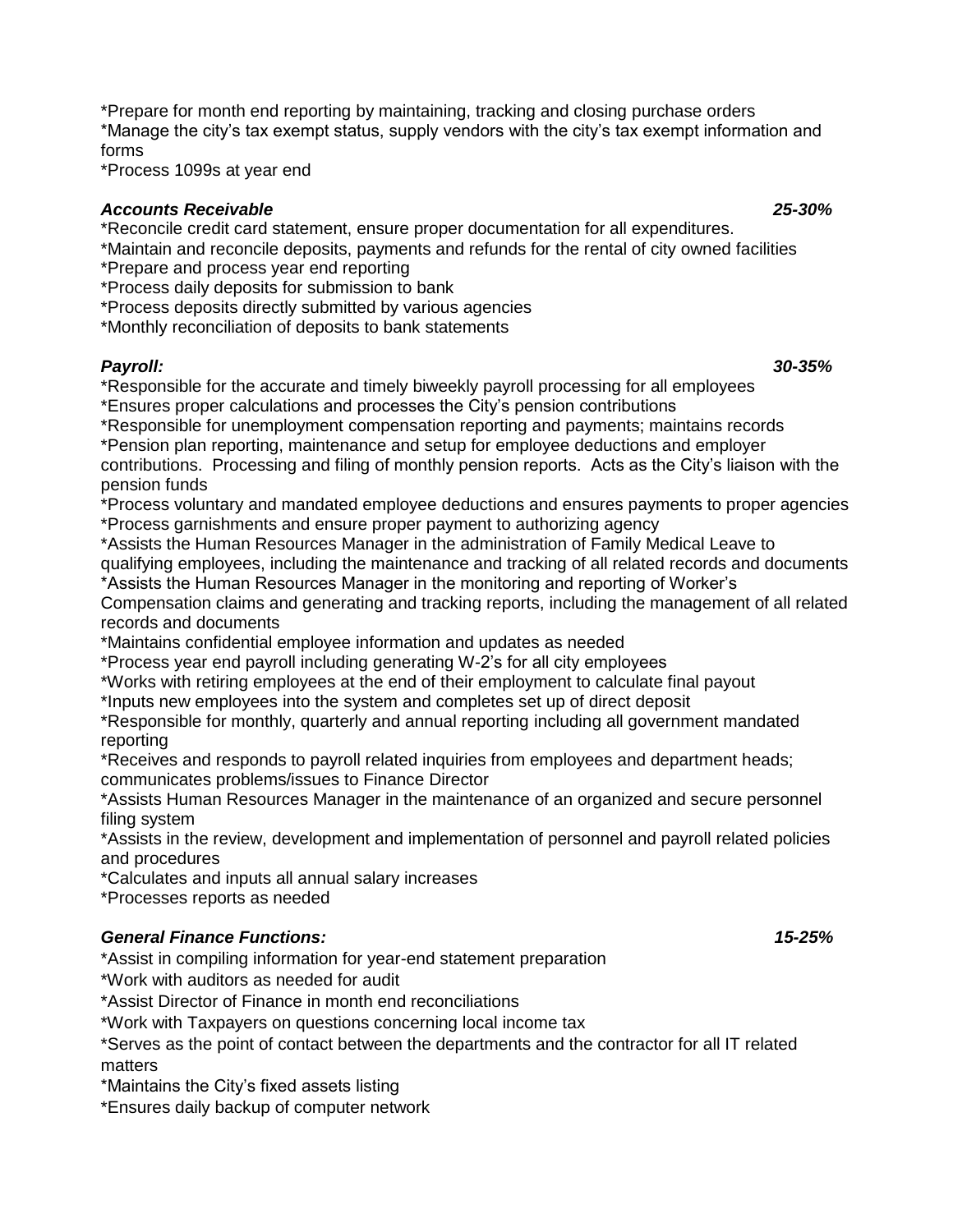\*Maintains titles and registrations for all City owned vehicles

\*Maintain functions of department in absence of Director of Finance

\*Other tasks as assigned by the Director of Finance

## *Grant Management: 5-10%*

\*Assist departments in fulfilling reporting responsibilities of grant award reporting \*Ensures any requirements relating to grants are fulfilled as presented in grant document

## **REQUIRED KNOWLEDGE, SKILLS AND ABILITIES**

### **The position requires knowledge of:**

- City and department policies and procedures
- Governmental accounting and payroll standard programs, practices and procedures
- Employment record-keeping and reporting requirements for public sector employers
- Computer software including word processing and spreadsheet software
- CMI and/or computerized personnel/payroll information systems

### **The position requires skills and abilities to:**

- Develop and maintain effective working relationships and credibility with employees, supervisors, various City officials and business or agency representatives
- Maintain complete, legally-compliant, confidential and accurate records and information
- High degree of mathematical aptitude
- Define problems, collect and analyze data and make effective recommendations to solve problems
- Interpret and apply federal, state and local laws and regulations
- Respond effectively to inquiries from employees
- Communicate effectively in written and verbal forms
- Operate computer software including word processing, spreadsheet and database programs
- Operate standard office equipment
- Operate standard office software including Windows, word processing and spreadsheets
- Provide effective oral and written correspondence with residents and City staff
- Detail oriented with excellent organizational skills

## **PHYSICAL REQUIREMENTS OF THE JOB**

| <b>Activity Involved</b> | <b>Frequency of Activity</b> | Items/Weight Involved | Machines/Tools |
|--------------------------|------------------------------|-----------------------|----------------|
| $L$ Ifting               | Occasionally                 | _up to 50 lbs_        |                |
| $\_$ Carrying            | Occasionally                 | _up to 50 lbs_        |                |
| _Reaching                | Infrequently                 |                       |                |